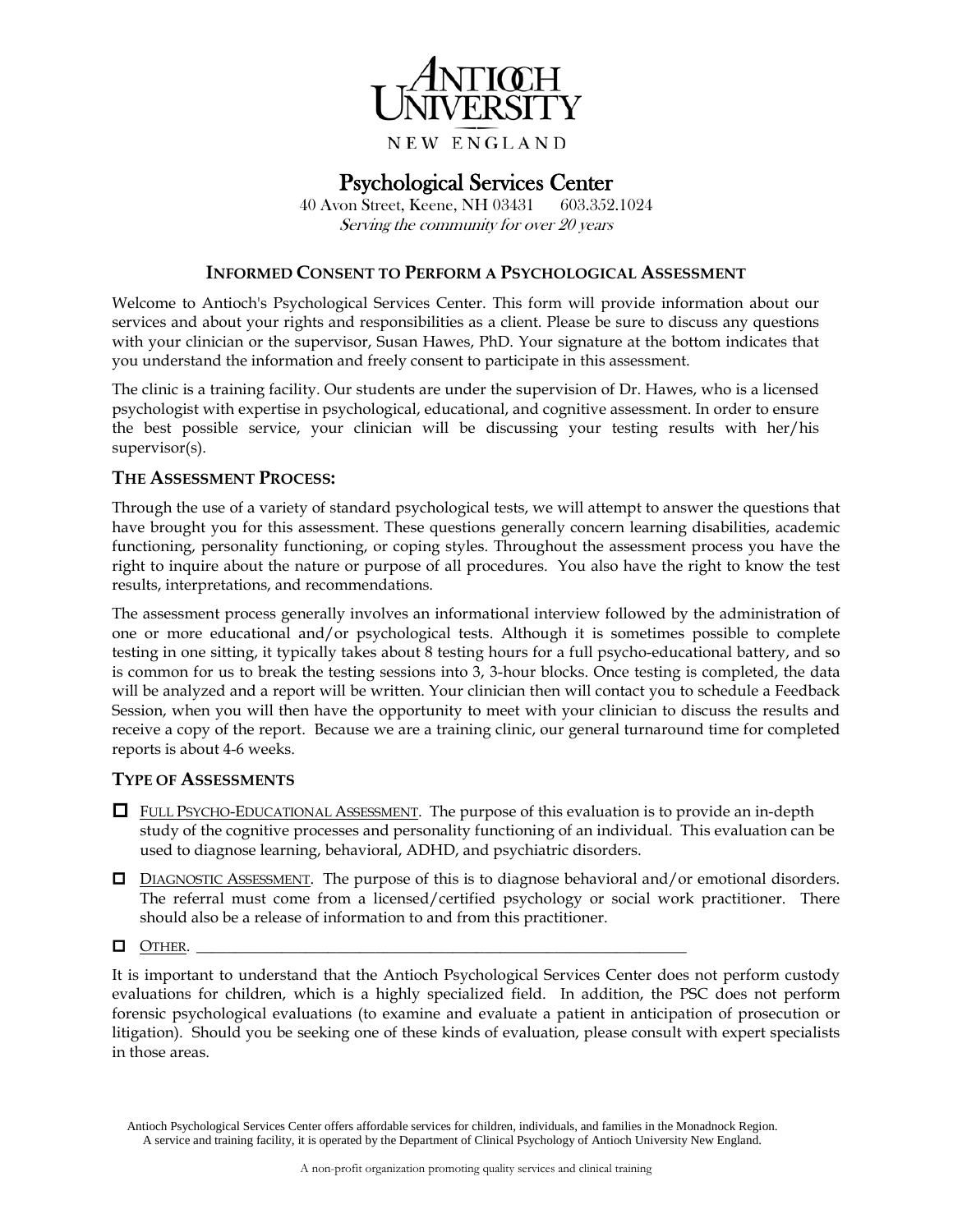# **TYPES OF MEASURES**

- $\Box$  Cognitive Testing to assess strengths and weaknesses in intellectual abilities, specifically Crystalized Intelligence, Visual/Spatial Processing, Fluid Reasoning, Processing Speed, Short-term Memory, Long-term Retrieval, and Auditory Processing.
- $\Box$  Achievement Testing—may be in the areas of Reading (decoding and comprehension), written language, math reasoning and calculations, academic fluency, and oral language.
- Attention and Executive Function Testing—testing includes individual processing tests of attention and executive functioning, as well as questionnaires. Questionnaires are to be completed by both the examinee and an individual who knows them well (parent, guardian, teacher, friend, or partner).
- $\Box$  Diagnostic Interview and Developmental History to obtain information of the examinee outside of the testing situation, and to have a sufficiently comprehensive history in order make a more reliable diagnosis.
- $\Box$  Behavior Rating Scales and/or onsite observation at school in order to get a sample of behavior that occurs outside the office setting.
- $\Box$  Clinical Tests (standardized and projective tests) to obtain information on the individual pertaining to psychiatric diagnoses, interpersonal relationships, self-concept, etc.
- $\Box$  Interviews with teachers, other family members, physicians, or other relevant individuals (Note: interviews will only be performed with written consent).
- $\Box$  Other

# **CLINICIANS**

A practicum student, who is matriculated in the Antioch University New England doctoral program in Clinical Psychology, will be the clinician who assesses you/your child. Antioch Psychological Services Center serves as an in-house practicum-training site for doctoral students in the Clinical Psychology department.

\_\_\_\_\_\_\_\_\_\_\_\_\_\_\_\_\_\_\_\_\_\_\_\_\_\_\_\_\_\_\_\_\_\_\_\_\_\_\_\_\_\_\_\_\_\_\_\_\_\_\_\_\_\_\_\_\_\_\_\_\_\_\_\_\_\_\_\_\_\_\_\_\_\_\_\_\_\_\_

#### **Your Clinician is:** \_\_\_\_\_\_\_\_\_\_\_\_\_\_\_\_\_\_\_\_\_\_\_\_\_\_\_\_\_\_\_\_\_\_\_\_\_\_\_\_\_\_\_\_\_\_\_\_\_\_\_\_\_\_

## **FEE AND PAYMENT POLICY:**

The standard fee for a testing battery is \$650. The fee may be adjusted at times depending upon the purpose of the evaluation and the tests used. Any adjustment to the standard fee will be noted in the space below. The clinic does not bill insurance companies. We ask that you pay your fee in full at your first appointment with your clinician, unless specific arrangements have been made through the office.

An additional fee of \$20 per hour will be charged for arriving late or missed appointments.

**\_\_\_\_\_\_\_ Please initial.**

I am aware that full payment for the assessment must be paid in full no later than the last day of testing. \_\_\_\_\_\_\_ **Please initial.**

The deposit covers the cost of the assessment forms mailed out to you. Forms lost or misplaced will result in an additional fee of \$50. \_\_\_\_\_\_\_ **Please initial.**

**ADJUSTED FEE:** \_\_\_\_\_\_\_\_\_\_\_\_\_\_\_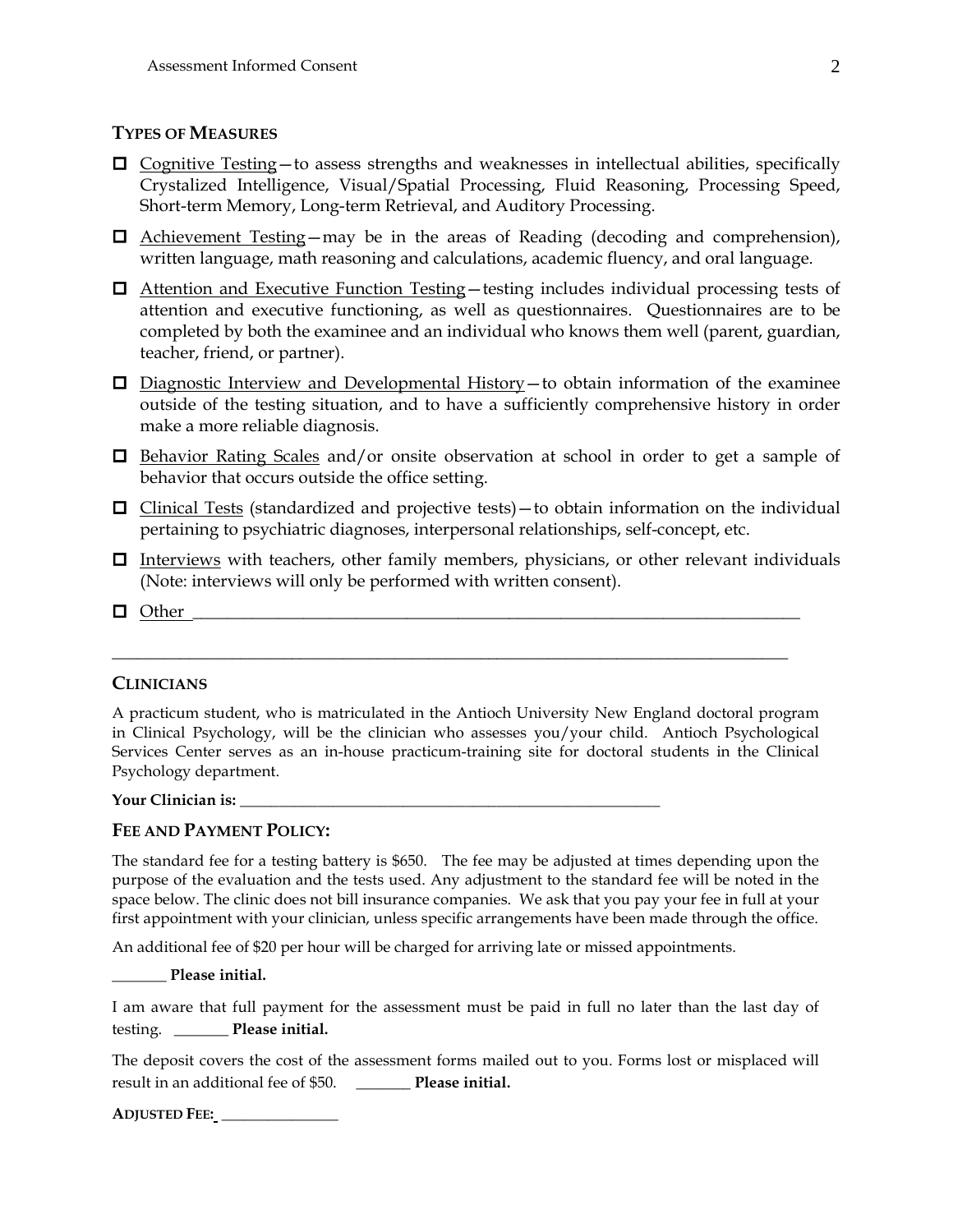I give my consent to receive a "pdf" copy of my report by email. \_\_\_\_\_\_\_ **Please initial**

Email address: \_\_\_\_\_\_\_\_\_\_\_\_\_\_\_\_\_

We accept MasterCard, Visa, and Discover credit cards. Questions concerning the fee or the payment policy should be discussed with your clinician and the office before the assessment process begins. Payments made by credit card go through the University Business Office and therefore fall under the university confidentiality policy.

#### **REQUEST FOR ACCOMMODATIONS**

For clients requesting accommodations for a Learning Disability or Attention Deficit Disorder, a psychological test report will be provided to the appropriate agency. We will only release these records after you have signed a Release & Request Form. Should the agency request specific information (such as a particular report format or an additional form), this will be provided at an additional cost according to the sliding fee scale. At least two weeks notice is required to complete any additional forms.

#### **RELEASE OF ASSESSMENT REPORT**

An assessment report is released only after the client or their parent/legal guardian has signed a consent form.

#### **RESEARCH ACTIVITIES**

We are also committed to enhancing our body of scientific knowledge about psychological treatment through faculty and student research projects. As such, your treatment data (e.g., the questionnaires mentioned above that all clients respond to during treatment), in combination with treatment data from other clients, can help us improve treatment effectiveness in the future. We take every precaution to ensure that your confidentiality and anonymity will be protected in all of our research. First, any such research projects using data must be reviewed and approved by the Antioch University New England Institutional Review Board to ensure that your rights are protected. Second, we require that all information that would identify you, such as name, date of birth, address, and job, be removed and replaced with a code before the data are used for scientific purposes. Please initial the box below that indicates whether you consent to making your anonymously coded data available for research purposes. Your permission is entirely voluntary and you will not be penalized in any way should you choose to withhold your consent.

I consent to making my treatment data available for research purposes.



I do not consent to making my treatment data available for research purposes.

#### **INFORMED CONSENT**

I understand that the information obtained in this assessment is confidential and will not be released to any person or organization without my written permission. (There is a Release of Information consent form in our office.) The only exceptions to this policy are rare situations in which you are required by law to release information with or without my permission. These are: (1) if there is evidence of physical and/or sexual abuse of children or the elderly; (2) if you judge that I am in danger of harming myself or another individual; and (3) if my records are subpoenaed by the court. In the rare instance of any of these situations, you would limit disclosure of confidential information to the minimum necessary to insure safety.

I understand that, if the Antioch PSC deems that additional or alternative testing be necessary, the clinician or supervisor will describe in written form the reasons for this testing and will advise me of any additional costs. I understand that I have the right to discontinue the assessment process at any time. However, I understand that the Antioch PSC may be unable to provide feedback on the test